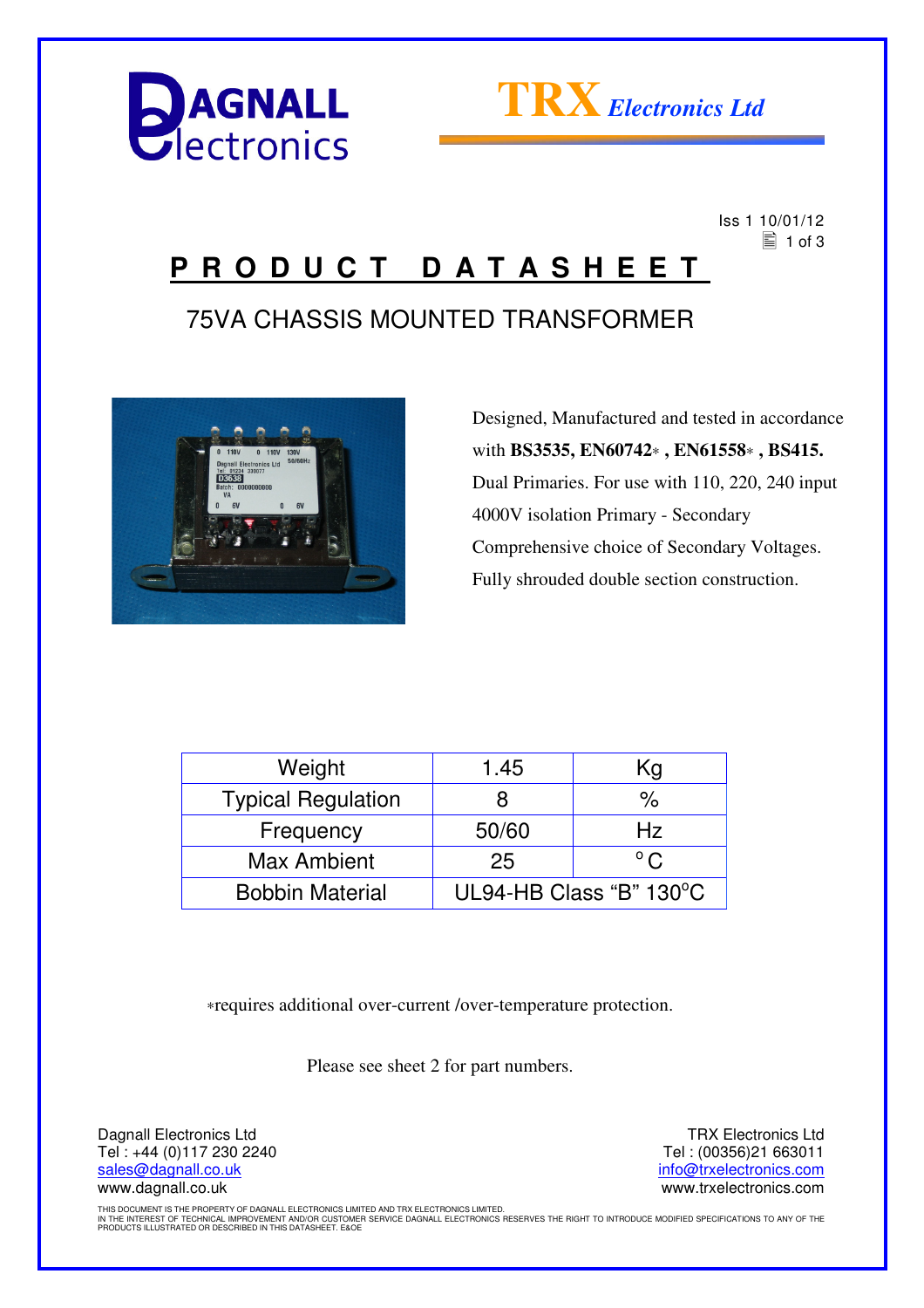



#### Part Numbers

| Part No           | Primary          | Secondary  | Recommended<br><b>Secondary Fuse</b> |
|-------------------|------------------|------------|--------------------------------------|
| D3667             | 0-110 0-110-130V | $6+6V$     | 6.3AT                                |
| D3668             | 0-110 0-110-130V | $9 + 9V$   | 4.0AT                                |
| D3669             | 0-110 0-110-130V | $12 + 12V$ | 3.15AT                               |
| D3670             | 0-110 0-110-130V | $15 + 15V$ | 2.5AT                                |
| D <sub>3671</sub> | 0-110 0-110-130V | $18 + 18V$ | 2.0AT                                |
| D3672             | 0-110 0-110-130V | $20+20V$   | 2.0AT                                |
| D3673             | 0-110 0-110-130V | $24 + 24V$ | 1.6AT                                |
| D3674             | 0-110 0-110-130V | $30+30V$   | 1.25AT                               |
| D3675             | 0-110 0-110-130V | $50+50V$   | 0.75AT                               |

Please see sheets 3 and 4 for dimensions, pin outs and connection information.

Dagnall Electronics Ltd Tel : +44 (0)117 230 2240 sales@dagnall.co.uk www.dagnall.co.uk

TRX Electronics Ltd Tel : (00356)21 663011 info@trxelectronics.com www.trxelectronics.com

THIS DOCUMENT IS THE PROPERTY OF DAGNALL ELECTRONICS LIMITED AND TRX ELECTRONICS LIMITED.<br>IN THE INTEREST OF TECHNICAL IMPROVEMENT AND/OR CUSTOMER SERVICE DAGNALL ELECTRONICS RESERVES THE RIGHT TO INTRODUCE MODIFIED SPECIF PRODUCTS ILLUSTRATED OR DESCRIBED IN THIS DATASHEET. E&OE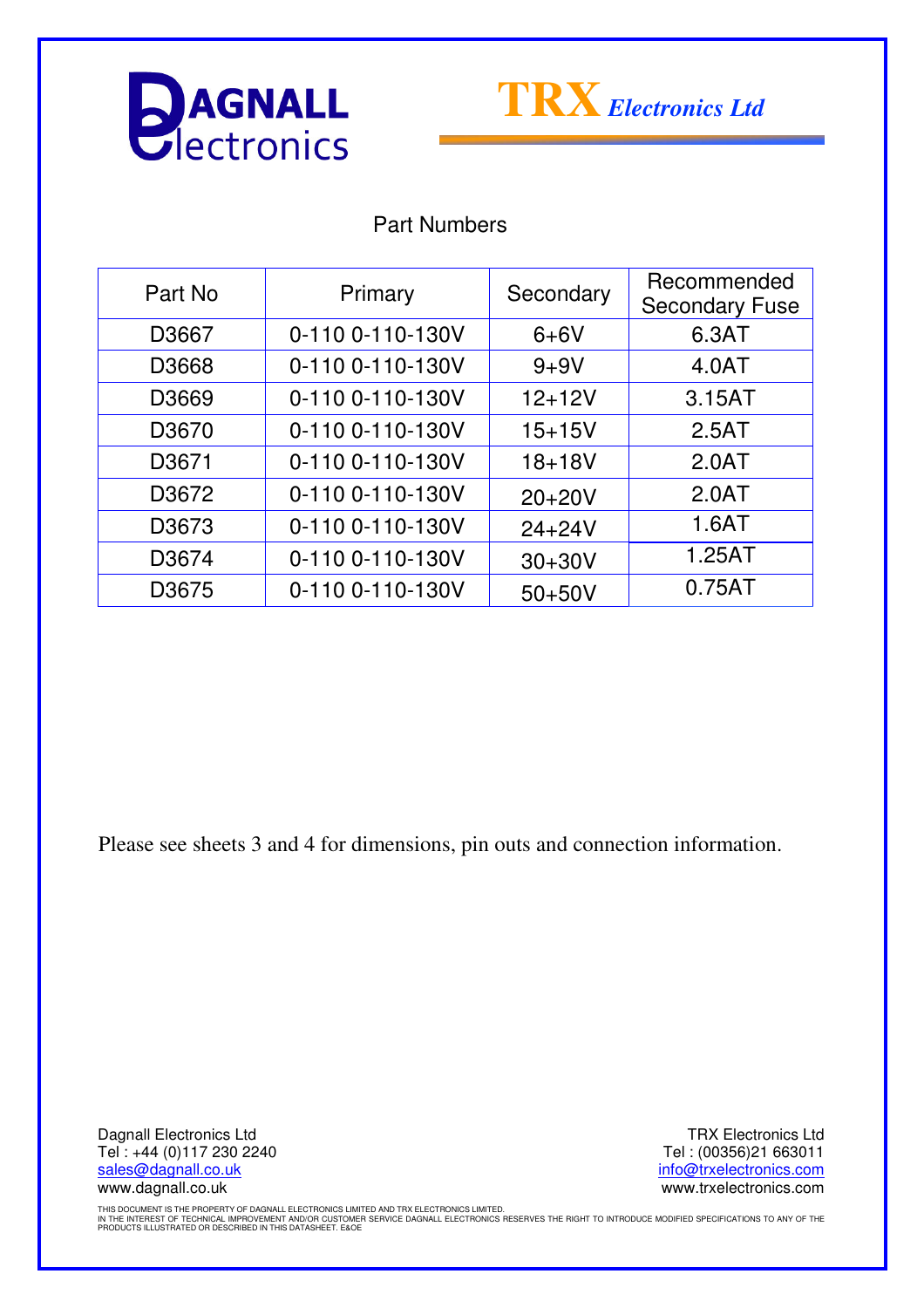



# PRODUCT DATASHEET

### **75VA CHASSIS MOUNTED TRANSFORMER**



**Dagnall Electronics Ltd** Tel: +44 (0)117 230 2240 sales@dagnall.co.uk www.dagnall.co.uk

**TRX Electronics Ltd** Tel: (00356)21 663011 info@trxelectronics.com www.trxelectronics.com

THIS DOCUMENT IS THE PROPERTY OF DAGNALL ELECTRONICS LIMITED AND TRX ELECTRONICS LIMITED.IN THE INTEREST OF TECHNICAL IMPROVEMENT AND/OR CUSTOMER SERVICE DAGNALL ELECTRONICS RESERVES THE RIGHT TO INTRODUCE MODIFIED SPECIFICATIONS TO ANY OF THE PRODUCTS ILLUSTRATED OR DESCRIBED IN THIS DATASHEET.<br>E&OE